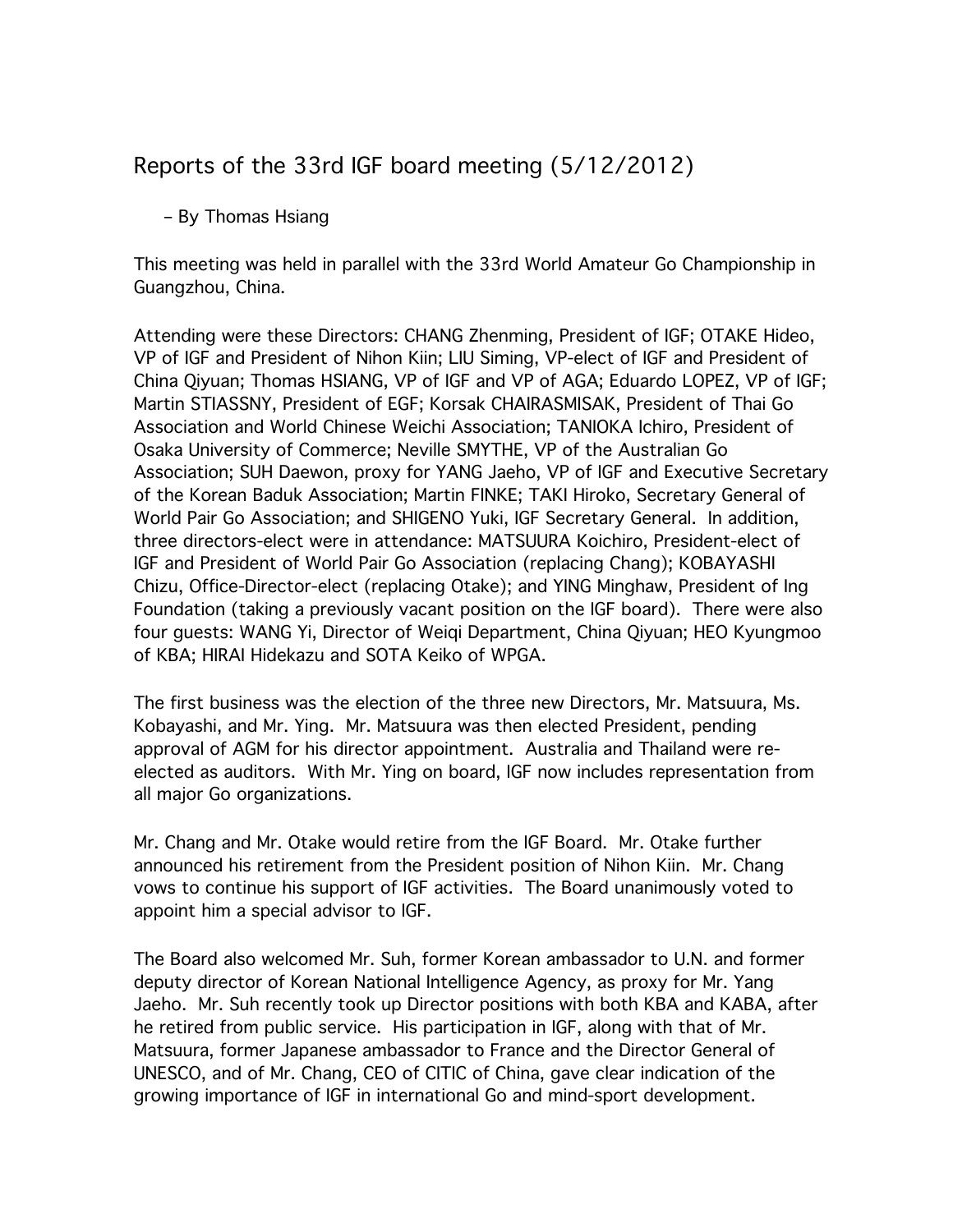## IGF operations in 2011-2012 and 2012-2013

In the budget year 2011-2012, IGF operated the 10th World Student Oza (Feb. 28- 29, 2012, Tokyo), the 32nd World Amateur Go Championship (May 26 – June 2, 2011, Matsue JP), the 22nd International Pair-Go Championship (Nov. 19-20, 2011, Tokyo), and the 1<sup>st</sup> SportAccord World Mind Games (Dec. 8-17, 2011, Beijing).

For the budget year 2012-2013, IGF will operate the 11<sup>th</sup> World Student Oza (Feb. 2013, Tokyo), the  $33<sup>rd</sup>$  WAGC (May 12-18, 2012, Guangzhou CH), the  $34<sup>th</sup>$  WAGC (early June, 2013, Sendai JP), the 23rd IPGC (Nov. 3-4, 2011, Tokyo), the 2nd SAWMG (Dec. 12-19, 2012, Beijing), the 2nd World Mind Sport Games (Aug. 9-23, 2012, Lille FR), and the 1st Bailing Cup (Mar.-Sep., 2012, Guizhou and Beijing CH).

The 34th WAGC will be held in Korea in 2014 and hosted by KBA.

IGF announced sponsorship of two new promotional projects: an Argentina-Venezuela collaborative educational program and the first North America Go Symposium (Aug. 4-5, 2012, Black Mountain US).

A new international professional pair-go event will inaugurate October 23-28, 2012. Sponsored by the resort "Three-Nation Ruins Park" in Hefei, China, this event is called the "World's Strongest Pair Tournament". China will send Chang Hao and Wang Chenxing (the hero in the latest C-J-K female supergo tournament who won 8 in a row); Korea will select its representative from a tournament, but promised to pair Lee Sedol and Cho Hyeyeon to vie for the representation right; Japan will send a pair of similar quality.

In other businesses, three new members were admitted to IGF: Brunei, Latvia, and Kazakhstan. One is pending: Côte d'Ivoire. The total membership count is now 74.

The Ing Chang-ki Weichi Educational Foundation has applied and was accepted as an IGF Association Member.

The Chinese Taipei Weichi Association now replaces Ing Foundation as the formal representative of Chinese Taipei in IGF.

The IGF anti-doping program for 2011 was declared by WADA to be in full compliance with the WADA code. All testing results were negative. The testing program for 2012 has been approved by WADA. All testing carried out at Guangzhou also gave negative results. IGF continues to work with WADA in trying to exempt mind sports from out-of-competition testing.